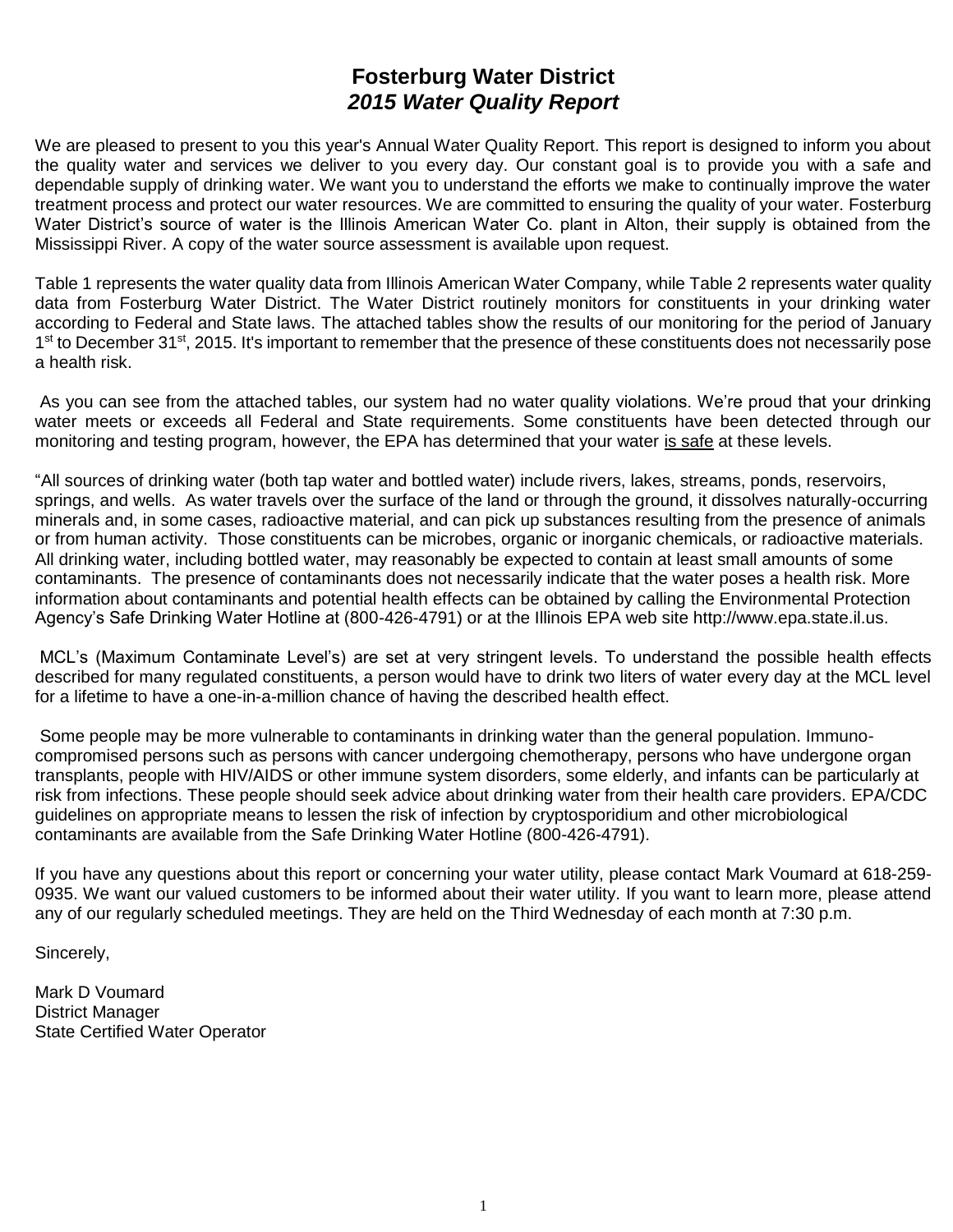## **TABLE 1 2015 Water Quality Data**

*IL AMERICAN WATER COMPANY-ALTON* (1195150)

| IL AMERICAN WATER COMPANY-ALTON (1195150)                                                        |                   |             |                 |                         |                  |
|--------------------------------------------------------------------------------------------------|-------------------|-------------|-----------------|-------------------------|------------------|
| <b>Parameter</b> (unit of measurement)                                                           |                   |             | <b>Amount</b>   | <b>Range of Detects</b> | <b>Violation</b> |
| <b>Typical Source</b>                                                                            | <b>MCL</b>        | <b>MCGL</b> | <b>Detected</b> |                         |                  |
| <b>Inorganic Chemicals</b>                                                                       |                   |             |                 |                         |                  |
|                                                                                                  |                   |             |                 |                         |                  |
| Nitrate (As Nitrogen) (ppm)                                                                      | 10                | 10          | 3               | $3.49 - 3.49$           | No               |
| Run off from fertilizer use; Leaching from septic tanks,<br>sewage; Erosion of natural deposits. |                   |             |                 |                         |                  |
|                                                                                                  | <b>TT Removal</b> | N/A         | 1.4             |                         | No               |
| <b>TOC</b><br>Naturally present in the environment                                               | $\geq 1.00$       |             |                 |                         |                  |
|                                                                                                  | 5                 |             |                 |                         |                  |
| Combined Radium 226/228 (pCi/L)                                                                  |                   | 0           | .75             | $.75 - .75$             | No               |
| Erosion of natural deposits                                                                      | 15                |             |                 |                         |                  |
| Gross alpha emitters (pCi/L)                                                                     |                   | 0           | 2.1             | $2.1 - 2.1$             | No               |
| Erosion of natural deposits                                                                      |                   |             |                 |                         |                  |
| <b>State Regulated Chemicals</b>                                                                 |                   |             |                 |                         |                  |
| Fluoride (ppm)                                                                                   | 4                 | 4           | 1.0             | $1.02 - 1.02$           | No               |
| Water additive which promotes strong teeth                                                       |                   |             |                 |                         |                  |
| Sodium (ppm)                                                                                     | N/A               | N/A         | 26              | $26.4 - 26.4$           | No               |
| Erosion of naturally occurring deposits; Used as water<br>softener.                              |                   |             |                 |                         |                  |
|                                                                                                  |                   |             |                 |                         |                  |
|                                                                                                  |                   |             |                 |                         |                  |

| Turbidity<br>(Units)                                             | Limit<br><b>Treatment</b><br>technique | Level<br><b>Detected</b> | Amount<br><b>Detected</b> | Range of<br><b>Detects</b> | <b>Violation</b> |
|------------------------------------------------------------------|----------------------------------------|--------------------------|---------------------------|----------------------------|------------------|
| Highest signle measurement (<br>NTU) (%,0.3 NTU)<br>Soil run off | 1 NTU                                  | .099 NTU                 |                           |                            | N                |
| Lowest monthly % meeting limit<br>Soil run off                   | .3 NTU                                 | 100%                     |                           |                            | N                |

### **2015 Source Water Assessment Summary**

Your community water supply purchases water from Illinois American Water Company in Alton. Illinois EPA considers all surface water sources of community water supply to be susceptible to potential pollution problems, hence, the reason for mandatory treatment for all surface water supplies in Illinois. Mandatory treatment includes coagulation, sedimentation, filtration, and disinfection. Based upon Section 141.153(b)2 of the CCR rule, community water supplies are required to report a summary of their source water susceptibility determinations, which are compiled by the Illinois EPA. A Summary report of the water source includes the following: Importance of Source Water; Susceptibility to Contamination; and Water Protection Efforts. It is available upon request.

Further information on your community water supply's source water assessment is available on the USGS web site http://www.il.water.usgs.gov or by calling the Illinois EPA at 217-785-4787.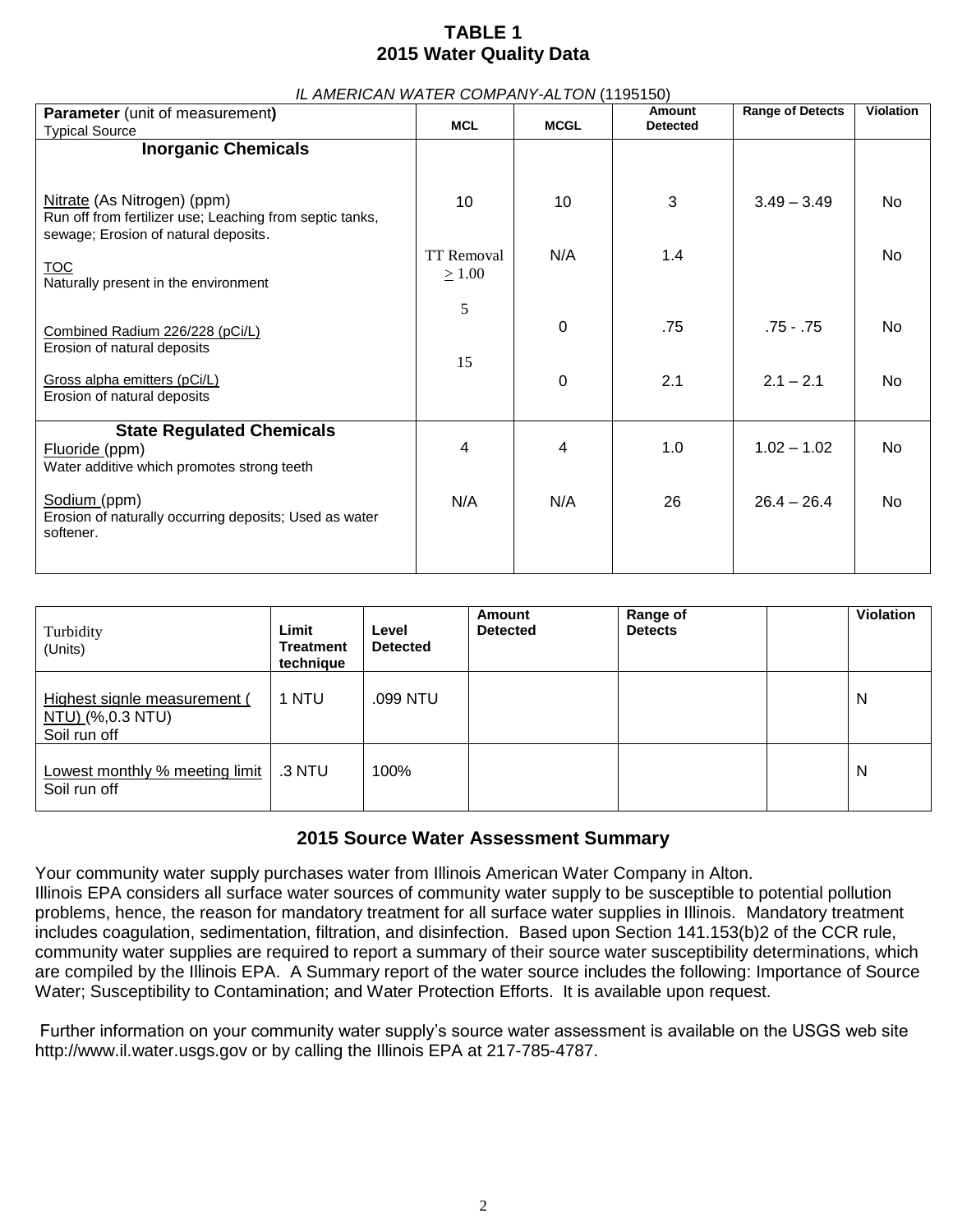## **TABLE 2 2015 Water Quality Data**

| <b>Disinfection/Disinfectant By-Products</b>                                                  | <b>MCLG</b>         | <b>MCL</b>         | <b>Highest Level</b> | <b>Range of Detects</b> | <b>Violation</b> |
|-----------------------------------------------------------------------------------------------|---------------------|--------------------|----------------------|-------------------------|------------------|
| TTHM'S (Total Trihalomethane) (ppb)<br>By-product of drinking water disinfection              | N/A                 | $80*$              | 59                   | $33.2 - 65.7$           | No               |
| Total Haloacetic Acids (HAA <sub>5</sub> ) (ppb)<br>By-product of drinking water disinfection | N/A                 | $60*$              | 38                   | $19.4 - 41.3$           | No.              |
| Chloramines<br>Water additive used to control microbes                                        | <b>MRDLG</b><br>4.0 | <b>MRDL</b><br>4.0 | 1.6                  | $1 - 2.17$              | No               |

| Lead and<br>Copper | Date | <b>MCGL</b> | Action Level | $90th$ Percentile | # Sites Over<br>AL | Units | Violations  |
|--------------------|------|-------------|--------------|-------------------|--------------------|-------|-------------|
| Copper             | 2014 | 1.3         | 1.3          | .122              | $\overline{0}$     | ppm   | N           |
| Lead               | 2014 | $\theta$    | 15           | 3                 | $\theta$           | ppb   | $\mathbf N$ |

### **Other Facts about Drinking Water**

If present, elevated levels of lead can cause serious health problems, especially for pregnant women and young children. Lead in drinking water is primarily from materials and components associated with service lines and home plumbing. Fosterburg Water District is responsible for providing high quality drinking water, but cannot control the variety of materials used in plumbing components. When your water has been sitting for several hours, you can minimize the potential for lead exposure by flushing your tap for 30 seconds to 2 minutes before using water for drinking or cooking. If you are concerned about lead in your water, you may wish to have your water tested. Information on lead in drinking water, testing methods, and steps you can take to minimize exposure is available from the Safe Drinking Water Hotline or at *http://www.epa.gov/safewater/lead*.

### **Footnotes for Water Quality Data Tables**

\***MCL Statement**: The maximum contaminent level (MCL) for TTHM and HAA<sup>5</sup> is 80 ppm and 60 ppm respectively. Some people who drink water containing trihalomethanes in excess of the MCL over many years experience problems with their kidneys, livers, central nervous systems, and may have an increased risk of acquiring cancer.

Note: The state requires monitoring of certain contaminants less than once per year because the concentrations of these contaminants do not change frequently. Therefore, some of this data maybe more than one year old.

### **Units of Measurement**

| ppm - Parts per million or milligrams per liter<br>ppb - Parts per billion or micrograms per liter | pCi/I - Picocuries per liter, used to measure radioactivity<br>AL – action level |
|----------------------------------------------------------------------------------------------------|----------------------------------------------------------------------------------|
|                                                                                                    |                                                                                  |
| %<0.5 NTU - percent samples less than 0.5 NTU                                                      | NTU – Nephelometric Turbidity units, used to measure                             |
|                                                                                                    | cloudiness in water                                                              |
| % pos/mo – percent positive samples per month                                                      | $N/D$ – not detected at testing limits                                           |
| MRDLG - Maximum Residual Disinfectant Level Goal                                                   | <b>MRDL - Maximum Residual Disinfectant Level</b>                                |
| $S -$ Single sample                                                                                |                                                                                  |